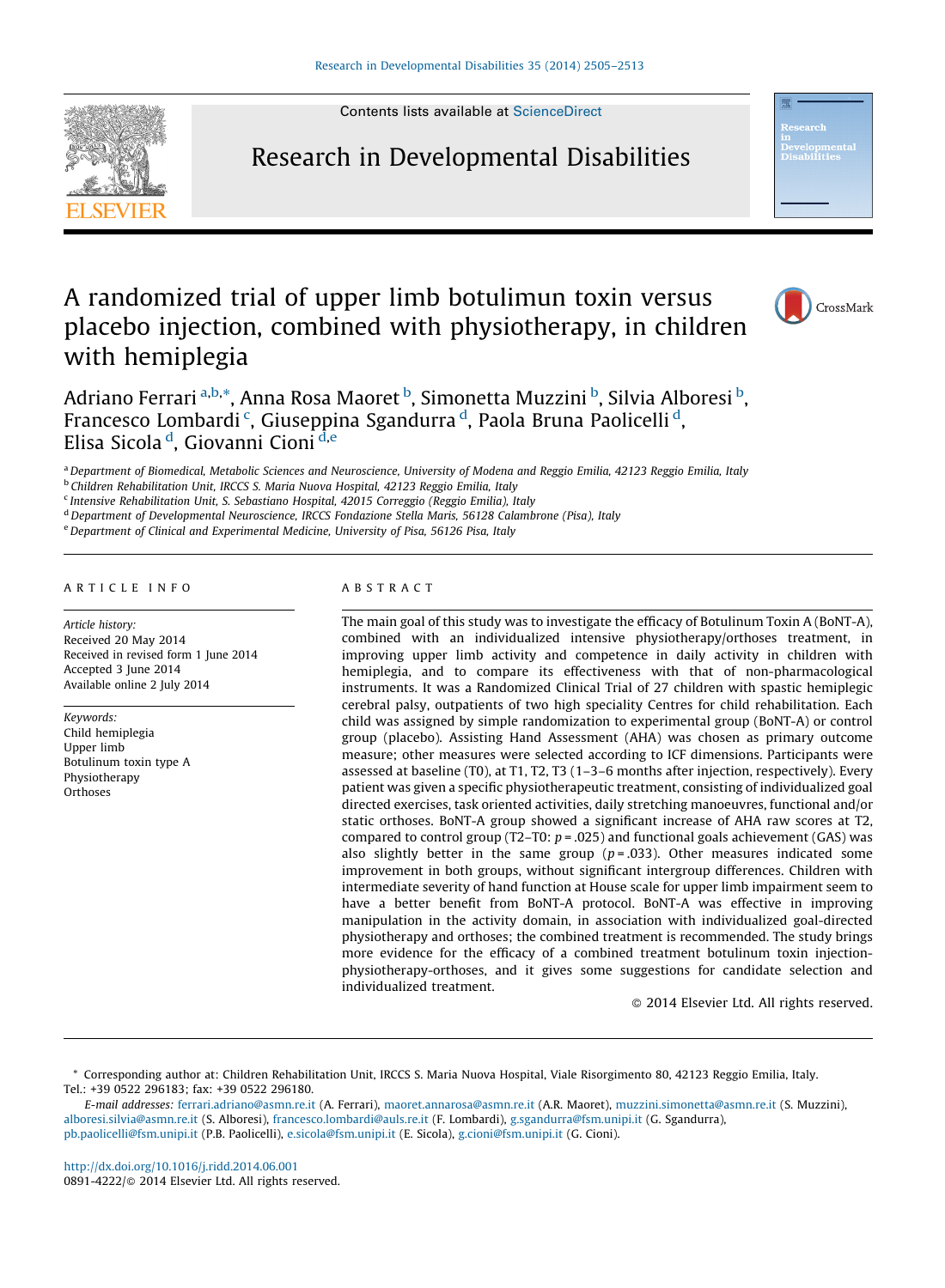# 1. Introduction

From the rehabilitation point of view, the most important problem for the functional recovery of children with hemiplegia consists on the treatment of the paretic hand, since standing and walking are spontaneously acquired. Upper limb (UL) spasticity and/or weakness, muscle shortening due contracture and/or retraction, limitation of joint range of motion, bone rotational deformation particularly in forearm and wrist (Boyd & [Graham,](#page-8-0) 1997), reduced unimanual dexterity, poor motor control and especially sensory impairment [\(Fehlings,](#page-8-0) Rang, Glazier, & Steele, 2001) hamper the functional development of the affected hand. Learned non-use, development of auxiliary pinches (coping solutions) and especially hyper-specialization of unaffected UL can further worsen affected hand utilization.

In a recent systematic review of therapeutic management of UL dysfunction, [Sakzewski,](#page-8-0) Ziviani, and Boyd (2014) have performed a meta-analysis of all nonsurgical UL therapies for children and youth (aged 0–18 years) with unilateral CP on UL outcomes, achievement of individualized goals and self-care skills. The authors identified thirteen types of UL interventions: BoNT-A treatment and Occupational Therapy (OT), constraint-induced-movement-therapy (CIMT) [classic CIMT, modified CIMT, modified CIMT and bimanual training], forced-use therapy, hand-arm bimanual intensive training (HABIT), neurodevelopmental therapy, OT home programmes, UL lycra splints, context-focused therapy, mirror box therapy, acupuncture combined with OT and action observation training. They concluded that there are moderate to strong effects favouring injections of BoNT-A as an adjunct to OT to improve UL and individualized outcomes compared with OT alone, confirming findings ofthe previous meta-analysis ([Sakzewski,](#page-8-0) Ziviani, & Boyd, 2009) and ofthe large Cochrane systematic review ([Hoare](#page-8-0) et al., [2010](#page-8-0)) that BoNT-A provides a supplementary benefit to many UL training approaches. The Cochrane review recommended more precise criteria in case classification and less ambiguousness in defining physiotherapy or occupational treatment.

Some authors (Lukban & Rosales, 2009; [Reeuwijk,](#page-8-0) van Schei, Becher, & Kwakkei, 2006) underlined that, besides differences in treatment goals, the remaining uncertainty of BoTN-A efficacy was mainly due to the use of unsuitable assessment instruments and/or insufficient statistical basis. In addition, the specificity in physiotherapeutic associated treatment was often quite inconsistent (i.e. traditional treatment, standard handling, routine physiotherapy, etc.).

The aim of this current study was to show if a combination of BoNT-A, intensive individualized physiotherapy and orthoses in children with unilateral cerebral palsy and spastic UL, can improve activity, compared to a control group having an analogous tailored rehabilitation programme, but placebo injection.

We also aimed to better define approach and proposals of individualized physiotherapy treatment and to identify the possible features of paretic hand most appropriate to respond to BoNT-A treatment.

## 2. Methods

## 2.1. Study design

This was a prospective double-blind parallel arm simple randomized controlled trial comparing the effects of BoNT-A, combined with an individualized intensive physiotherapy/orthoses treatment, with placebo, conducted in two Italian centres. It was built following CONSORT guidelines (Weller & [McNeil,](#page-8-0) 2010). The approval of the competent Committee on research ethics of the involved clinical centres was obtained.

#### 2.2. Participants

Only children with hemiplegic cerebral palsy (HCP) were examined. The eligibility criteria were: (i) documented brain lesions at magnetic resonance imaging; (ii) age between 3 and 12 years; (iii) pure spastic UL paralysis; (iv) spastic hyperactivity in affected UL muscles interfering with manipulation capabilities and (v) regular attendance of a rehabilitation centre.

The exclusion criteria were: UL structured deformity, dystonia, recent surgery (within the last year) or BoNT-A treatment for upper/lower limb (six months), major sensorial or cognitive deficits and untreatable epilepsy.

As indicated in [Fig.](#page-2-0) 1, in the interval 2007–2009 247 children with HCP were assessed for eligibility in the two recruitment centres. 202 were excluded because they did not meet the inclusion criteria and in 18 cases parents declined participation, mainly for the randomization procedure. 27 were enrolled, 13 females and 14 males, 17 right, 10 left, mean age 6.27 years (SD 3.22). Once entered the study, none was lost or discontinued the intervention.

Enrolled children were diagnosed according to the child hemiplegia taxonomy of Cioni et al. [\(1999\)](#page-8-0), based on the lesion type and timing, functionally classified in conformity with the House scale for UL (House, [Gwathmey,](#page-8-0) & Fidler, 1981; Koman et al., [2008\)](#page-8-0). The original House scale considers eight hand classes, starting from the most damaged to the most preserved one. For the trial, children with HCP with paretic hand of House 2–7 grade interval, were enrolled.

[Table](#page-2-0) 1 summarizes the sample characteristics. Despite some differences in distribution of the two groups according to lesion and hand type, no significant statistical discrepancy was detected. The randomization of demographic variables was correct. No statistical significant differences in baseline scores on all measured features were found ([Table](#page-3-0) 2), except for grip strength (Median, BoNT-A group: 12.00 Newtons; Placebo group: 4.30 Newtons;  $p = .037$ ).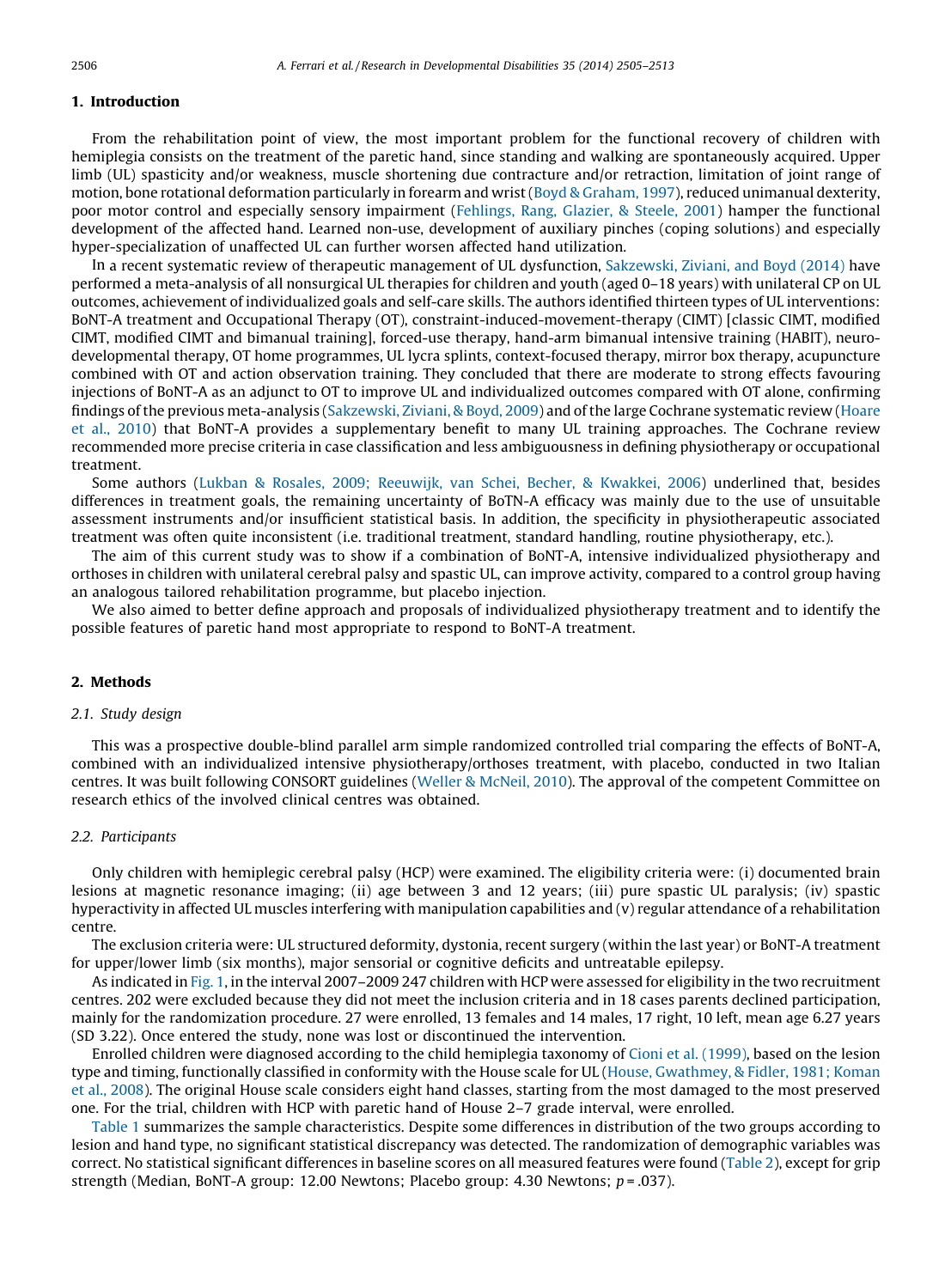<span id="page-2-0"></span>

Fig. 1. CONSORT 2010 flow diagram of the present study.

The study took place in two Hospitals (Children Rehabilitation Unit, IRCCS S. Maria Nuova Hospital, Reggio Emilia and Stella Maris Scientific Institute, Pisa, Italy) with children coming from different Italian Rehabilitation centres.

While assessment and injections took place at one of the two hospitals, physiotherapy was delivered at the rehabilitation centres, where the children came from. In order to guarantee a complete agreement between research and case physiotherapists, two specific training courses for case therapists were organized.

## Table 1

Sample characteristics.

|                            |           | BoNT-A group      |              | Placebo group |              |                      |              |
|----------------------------|-----------|-------------------|--------------|---------------|--------------|----------------------|--------------|
|                            |           | Mean              | SD           | Mean          | SD           | T                    | p            |
| Age (years)<br>Weight (kg) |           | 7.36<br>25.77     | 3.18<br>1.01 | 5.51<br>21.43 | 3.12<br>9.35 | $-1.505$<br>$-1.150$ | .145<br>.260 |
|                            |           | $\boldsymbol{N}$  | p            | N             | p            | Chi <sup>2</sup>     | p            |
| Gender                     | F<br>M    | 6<br>כ            | .55<br>.45   | 9             | .44<br>.56   | .304                 | .58          |
| Hemi side                  | R         |                   | .64<br>.36   | 10<br>6       | .63<br>.38   | .04                  | .95          |
| Lesion type class          | H         | כ                 | .18<br>.45   |               | .13<br>.44   | .836                 | .84          |
|                            | III<br>IV | 4<br>$\mathbf{0}$ | .36<br>.00.  | 6             | .38<br>.06   |                      |              |
| House class                |           | Median            |              | Median        |              | U-Score              | p            |
|                            |           | 5                 |              | 4             |              | 71.00                | .40          |

SD: Standard Deviation; N: Number; F: Female; M: Male; L: Left; R: Right.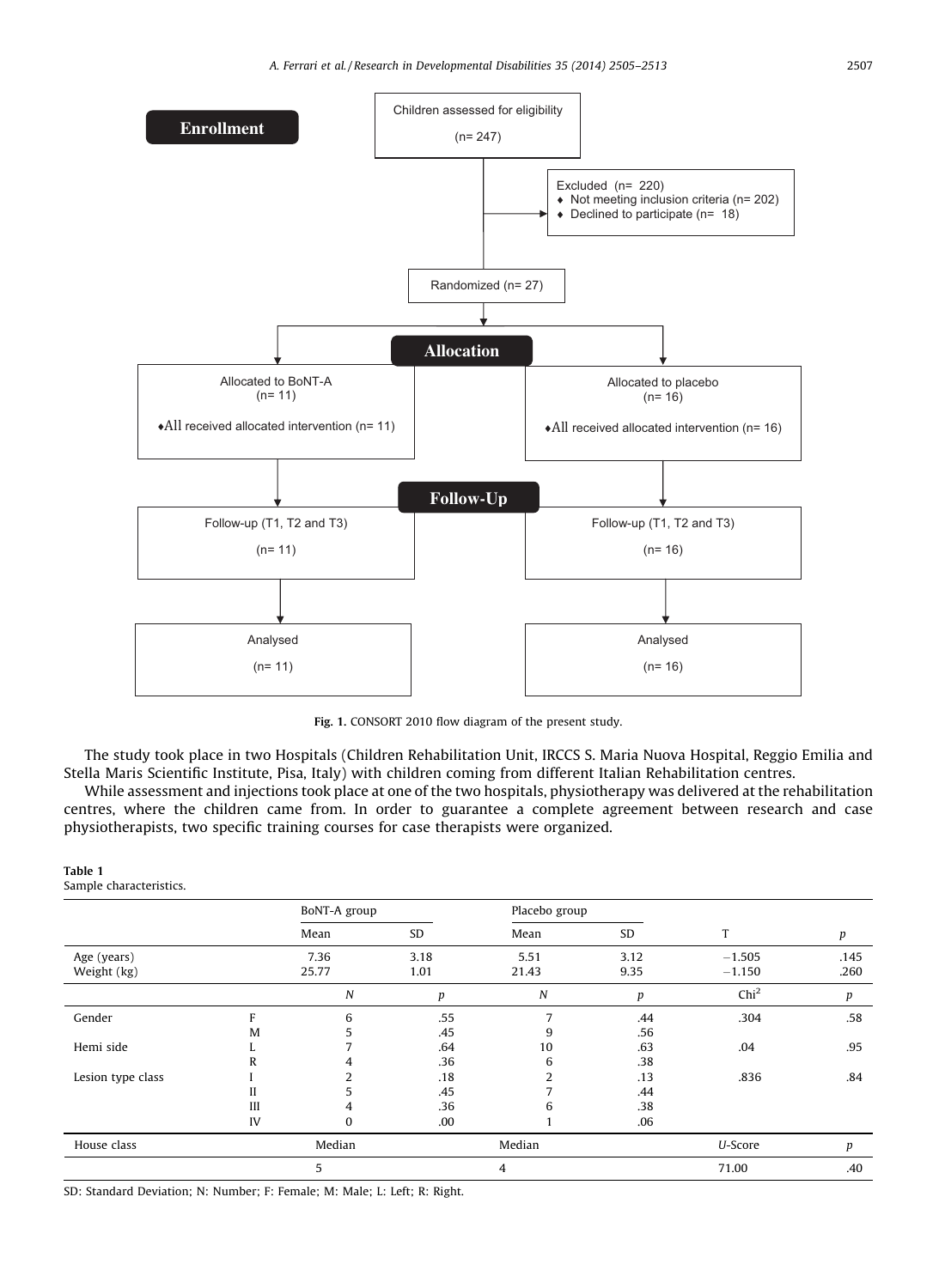| Results of primary and secondary outcome measures in the two groups of children. |        |              |               |             |      |  |
|----------------------------------------------------------------------------------|--------|--------------|---------------|-------------|------|--|
|                                                                                  | Sample | BoNT-A group | Placebo group |             |      |  |
|                                                                                  | Median | Median       | Median        | $U$ -Mann W | p    |  |
| AHA (raw score)                                                                  |        |              |               |             |      |  |
| T <sub>0</sub>                                                                   | 55.00  | 57.00        | 49.50         |             |      |  |
| T <sub>2</sub>                                                                   | 60.00  | 62.00        | 52.50         |             |      |  |
| T <sub>3</sub>                                                                   | 61.00  | 66.00        | 57.50         |             |      |  |
| $T2-T0$                                                                          | 4.44   | 7.00         | 1.50          | 42.50       | .025 |  |
| $T3-T0$                                                                          | 5.19   | 7.00         | 3.50          | 56.50       | .119 |  |
| PEDI FS (scaled score)                                                           |        |              |               |             |      |  |
| T <sub>0</sub>                                                                   | 66.00  | 71.70        | 61.55         |             |      |  |
| T <sub>2</sub>                                                                   | 67.60  | 74.70        | 61.15         |             |      |  |
| T <sub>3</sub>                                                                   | 69.10  | 75.90        | 66.80         |             |      |  |
| $T2-T0$                                                                          | 2.80   | 4.70         | 1.25          | 46.00       | .038 |  |
| $T3-T0$                                                                          | 6.10   | 7.30         | 4.85          | 64.50       | .246 |  |
| PEDI CA (scaled score)                                                           |        |              |               |             |      |  |
| T <sub>0</sub>                                                                   | 65.70  | 76.70        | 62.80         |             |      |  |
| T <sub>2</sub>                                                                   | 68.10  | 76.70        | 64.50         |             |      |  |
| T <sub>3</sub>                                                                   | 72.70  | 83.20        | 69.60         |             |      |  |
| $T2-T0$                                                                          | .00    | .00          | 1.75          | 42.50       | .020 |  |
| $T3-T0$                                                                          | 3.00   | .00          | 5.40          | 55.00       | .100 |  |
| ABILHAND-Kids (logits)                                                           |        |              |               |             |      |  |
| T <sub>0</sub>                                                                   | 1.20   | 1.37         | 1.10          |             |      |  |
| T <sub>2</sub>                                                                   | 1.25   | 1.32         | 1.20          |             |      |  |
| T <sub>3</sub>                                                                   | 1.50   | 1.51         | 1.30          |             |      |  |
| $T2-T0$                                                                          | .14    | .10          | .20           | 55.00       | .102 |  |
| $T3-T0$                                                                          | .25    | .19          | .30           | 77.00       | .586 |  |

AHA: Assisting Hand Assessment; PEDI: Paediatric Evaluation of Disability Inventory; FS: Functional Skills; CA: Caregiver Assistance.

#### 2.3. Interventions

Table 3

### 2.3.1. BoNT-A and placebo injection

Patients were randomly assigned to BoNT-A or placebo group. The treated group received BoNT-A injections in spastic muscles of the affected UL. The control group received placebo (saline) injections following the same procedure. Due to ethic reasons, patients of the control group received the same BoNT-A injections 6 months after the conclusion of the research trial.

We used Botox from Allergan, dilution 100 U per 1 ml, average dosage 2 U/kg body weight/muscle above the elbow, 1-2 U/kg/muscle in the forearm, 0.5–1 U/kg/muscle in the hand. Total individual dose <300 U, more than one injection site per muscle in the arm-forearm. Echo guided multiple injections were performed under sedation. Table 3 lists the muscles chosen for injection. Note that in most cases the selected muscles were more or less the same for both groups.

In BoNT-A group, side effects were not observed. In the placebo one, bicep muscle pain was accused in one case, with spontaneous remission after a few days. Injected muscle weakness, reported by some authors as an adverse effect, is part of the desired result.

### 2.3.2. Physiotherapy programme and splinting

A great effort was made in instructing case physiotherapist to standardized treatment. Physiotherapeutic treatment (identical for both groups) was based on daily specifically individualized unimanual and bimanual goal directed exercises,

|                  | Sample | BoNT-A group | Placebo group |
|------------------|--------|--------------|---------------|
| Injected muscles | $\%$   | %            | %             |
| PT               | 78     | 73           | 81            |
| FCU              | 67     | 73           | 63            |
| AP               | 59     | 55           | 63            |
| <b>OP</b>        | 37     | 36           | 38            |
| <b>FCR</b>       | 30     | 36           | 25            |
| B                | 26     | 18           | 31            |
| PM               | 19     |              | 25            |
| <b>FDS</b>       |        |              | 6             |
| <b>FPB</b>       |        | 18           |               |
| SS               |        |              |               |

| .                                                  |  |  |  |  |
|----------------------------------------------------|--|--|--|--|
| Injected muscles in the BoNT-A and Placebo groups. |  |  |  |  |

Pt: pronator theres; FCU: flexor carpis ulnaris; AP: adductor pollicis; OP: opponens pollicis; FCR: flexor carpis radialis; B: biceps; PM: pectoralis major; FDS: flexor digitorum superficialis; FPB: flexor pollicis brevis; SS: sub scapularis.

<span id="page-3-0"></span>Table 2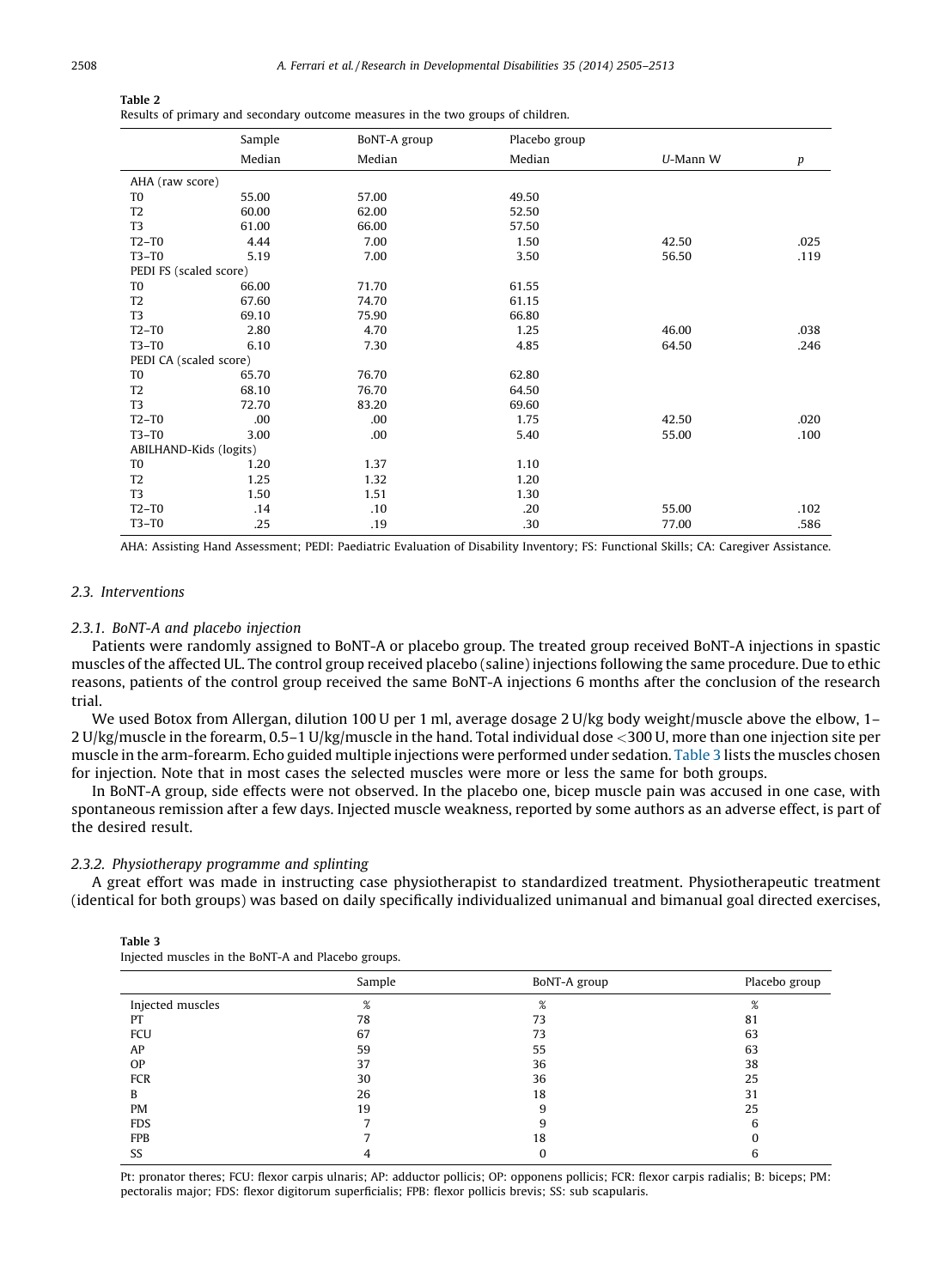task oriented activities and stretching manoeuvres, organized in three 45-min weekly sessions, for 24 weeks, according to an agreed-upon protocol carried out both by case physiotherapist and family. Exercises and activities were planned for each child by an experienced paediatric research physiotherapist and carefully delivered to case therapist with video supports and instructions regarding setting, materials and, if necessary, special aids. The stretching, consisting of slow, gradual, progressive and persistent manoeuvres, was performed daily for the first two months. Parents were also instructed to guarantee continuity during the week. Abandoning the pursuit of restoring normal patterns, the therapeutic activities consisted of a series of goal directed actions, voluntarily executed by the child, under the direct guidance of the therapist. The degree of exercise difficulty took into account manipulation strategy, age, gender, maturation of competence, degree of visual-perceptive integration, child interest, previous experiences and learning ability. Particular attention was paid to functional activities able to emphasize the recruitment of the antagonist muscles to those injected. Each exercise was slightly modified after a few repetitions, in order to maintain high intentional interest, limit child frustration and improve learning. This required the preparation of a vast number of exercises, specifically tailored for each child. Motor and perception oriented exercises were set up separately or in completely integrated activities. Therapeutic intervention was usually perceived as play activities by children and their families. From T0 to T1, the exercises were principally unimanual, with both transitive and intransitive actions, successively becoming bimanual from T1 to T2 and finally bimanual with high complexity from T2 to T3. The required unimanual action was first executed (with motor, perceptual or cognitive facilitation) by the unaffected hand, in order to make the following performance of the plegic one easier. Common toys, ordinary objects and specifically constructed items were used. The case therapist and parents were periodically updated on the up-coming aspects of the therapeutic programme by the research therapist. This therapeutic model is coherent with recent statements by Charles and [Gordon](#page-8-0) (2006).

Positional splints were recommended only for night use [\(Kanellopoulos](#page-8-0) et al., 2009), while functional orthoses were worn during the day for at least 6 h, during play, daily activities and certain exercises. Every child was given a customized positional splint after injection. Those with adducted thumb or thumb in palm were also fitted with functional dynamic orthoses in order to facilitate grasping and holding. Tolerability, consistency and effectiveness of orthoses were noted. Moreover, any difficulty in child collaboration or family compliance was registered in a logbook for each case on use in the two centres, where any comments around compliance, parent and child satisfaction for the treatment project, criticisms were noticed. Specific family meetings, aimed at transferring abilities acquired during therapeutic sessions to everyday life, were also carried out at the planned check-up sessions, i.e. 1, 3 and 6 months after injection.

#### 2.4. Outcome measures

The assessment process was coherent with Gilmore, Boyd, and [Sakzewski](#page-8-0) (2008) recommendations for test selection. Evaluation was scheduled for T0 (baseline), T1, T2, T3. Assessment instruments were distributed according the ICF dimensions: 1 – Body functions and structures: grip strength dynamometric measure, Modified Ashworth Scale (MAS) ([Bohannon](#page-8-0) & Smith, 1987), Physician Rating Scale for UL (PRS – UL active ROM measure) (Koman, Mooney, Smith, [Goodman,](#page-8-0) & Mulvaney, 1994; Slawek, Bogucki, & [Reclawowicz,](#page-8-0) 2005); 2 – Activity and daily life: Assisting Hand Assessment (AHA) ([Krumlinde-Sundholm](#page-8-0) & Eliasson, 2003), Paediatric Evaluation of Disability Inventory (PEDI) (Haley, [Ludlow,](#page-8-0) & Coster, [1993](#page-8-0)), ABILHAND-Kids (Arnould, Penta, Renders, & [Thonnard,](#page-8-0) 2004). The AHA scale, a standardized procedure to measure the use of affected UL in bimanual semi structured play activities, was selected as primary outcome measure. Among the secondary outcome measures PEDI is a questionnaire around daily life autonomy in the domains of Self Care, Mobility and Social Function, distributed for the Scales of Functional Skills (FS) and Caregiver Assistance (CA). GAS (Goal Attainment Scaling) (Steenbeek, Ketelaar, Galama, & Gorter, 2007; [Turner-Stokes,](#page-8-0) 2009) was used to explore personal goal achievement. GAS consists of a 5-point scale, where 0 corresponds to goal achievement,  $+1$  and  $+2$  if the patient exceeds expected results,  $-1$  and  $-2$  if the patient does not reach expected results, on the basis of pre-established criteria.

## 2.5. Sample size

According to CONSORT guidelines (Weller et al., 2010), the sample size estimate was based on projected treatment effect on the primary outcome measure. The AHA scale responsiveness to change has been shown in a study in which [Eliasson,](#page-8-0) [Krumlinde-Sundholm,](#page-8-0) Shaw, and Wang (2005) used this scale as the outcome measure in evaluating the effects of a modified model of CIMT. The authors reported a significant effect size of 1.16. The statistical analysis indicated that, in order to detect a 1.16 effect size at a significant level of .05 and 80% power, a minimum sample size of 24 subjects distributed in two groups was required.

#### 2.6. Randomization

An independent statistic centre assigned BoNT-A or placebo administration according to a computer generated simple randomization [\(Suresh,](#page-8-0) 2011). The allocation sequence was concealed from the researchers enrolling participants in sequentially numbered, opaque, sealed envelopes. The appropriate numbered envelope was opened at the hospital by the nurse; the card inside indicated if the patient was to be inoculated with BoNT-A or placebo.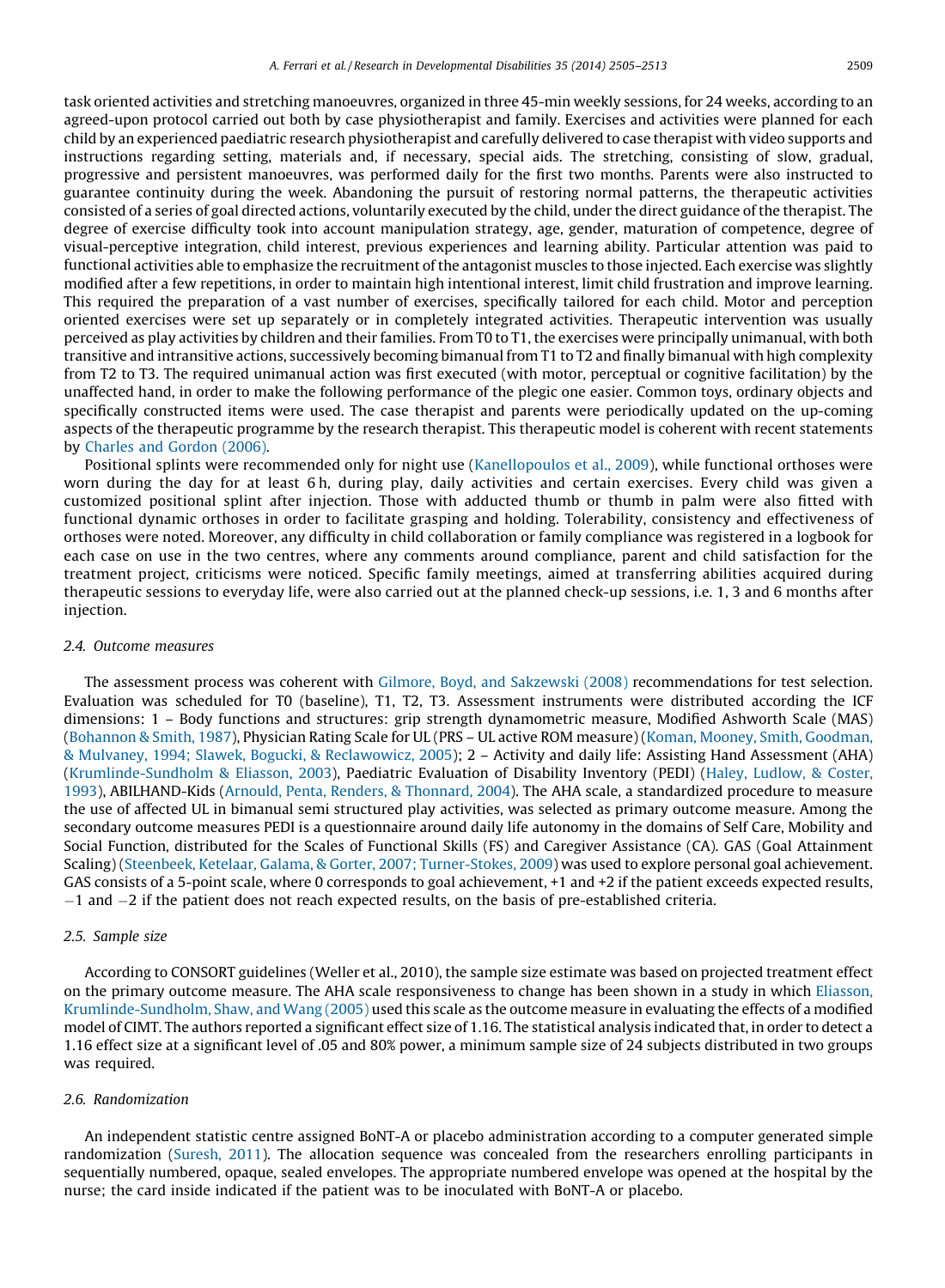# 2.7. Blinding

Objectivity was based on ''blindness'' of all partners: child, family, physician executing BoNT-A or placebo (normal saline solution) injections and physiotherapists (researcher and case PT). Only the nurse who prepared the injection containing BoNT-A or saline solution knew the destination. Test scoring and clinical result evaluation of therapeutic treatments were also blindly measured by physiotherapists other than those who had made the assessment at baseline.

## 2.8. Statistical analysis

Clinical data were analyzed by means of the Statistical Package for Social Sciences (SPSS, version 20.0). The statistical quantitative or semi-quantitative analysis used in this trial were: (i) two-sample Student's t-test, used to detect the differences between BoNT-A and placebo groups, relatively to the following parameters: age, weight, injected botulinum toxin quantity, expressed as mean  $\pm$  standard deviation (SD); (ii) Mann–Whitney test, used to assess the differences between the groups regarding delta changes of all selected outcome measures at T2 (primary end point) and T3, compared to T0; (iii) for each test, significance level was set at  $p < .05$ ; Bonferroni correction for the two comparisons (alpha error limit .025).

## 3. Results

## 3.1. Activity

AHA values, indicated as raw score, were slightly different in the two groups at baseline, but the difference was not statistically relevant. Both experimental and control group showed a progressive increase of the score. At T2, primary end point, between group difference was significantly higher in the experimental group ( $p = .025$ ). Children injected with BoNT-A further improved at T3, but the control group also increased his raw values, and therefore the difference between the two groups was no longer significant ([Table](#page-3-0) 2).

Moreover, the changes observed in the experimental group were greater than the recommended smallest detectable difference (Smallest Detectable Difference-SDD >4 points) (Holmefur, Aarts, Hoare, & [Krumlinde-Sundholm,](#page-8-0) 2009) (Fig. 2), in contrast with the smaller increase of the control group.



Fig. 2. Changes in AHA raw score: Boxplots of delta scores between T2 and baseline (T0). Dotted line indicates the level of Smallest Detectable Difference (SDD)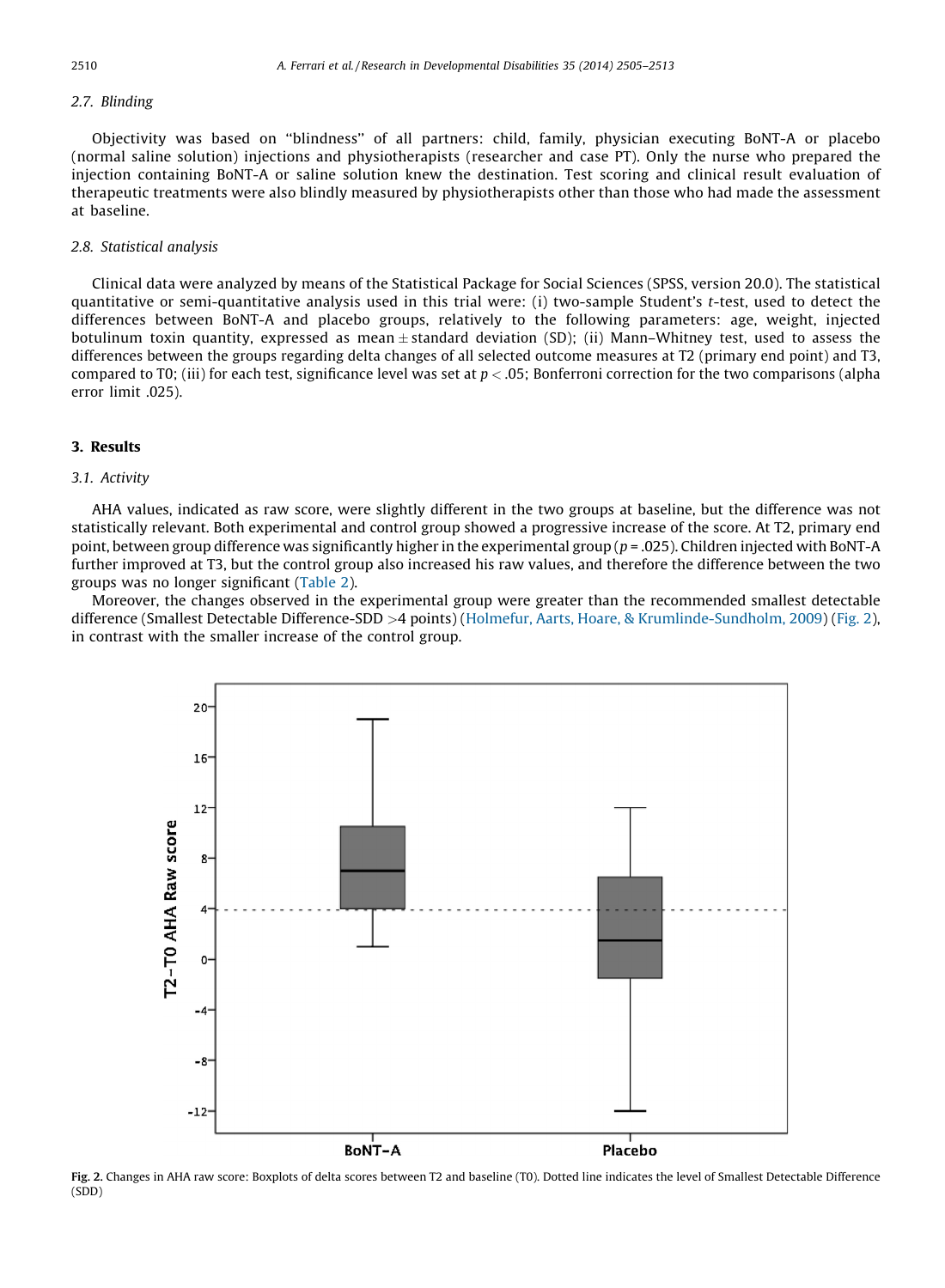# 3.2. Daily life

Some positive changes were observed in the scaled scores of PEDI FS (functional skill) and CA (caregiver assistance), both in the experimental and control group, but none of these changes reached a statistically significant value for intergroup difference, with the partial exception of PEDI CA at T2, in favour of the control group. However, none of the observed differences reached the SDD value for this scale that is of 11 scaled score points (Iyer, Haley, [Watkins,](#page-8-0) & Dumas, 2003) ([Table](#page-3-0) 2).

Similarly, ABILHAND-Kids results showed some positive changes from T0, to T2 and T3 for both groups, but intergroup differences were not significant [\(Table](#page-3-0) 2).

#### 3.3. Body functions and structures

Neither MAS (Modified Ashword Scale for spasticity), nor Physician Rating Scale for UL showed statistical relevant differences between the two groups.

BoNT-A group showed an evident reduction of grasp strength score median value at T1 and T2 (8.30 and 9.30 Newtons, respectively), with incomplete recovery at T3 (10.65 Newtons), compatible with botulinum toxin action, as already reported by other authors ([Fehlings](#page-8-0) et al., 2001). Conversely, placebo group values after a modest reduction at T1 progressively increased (Median values, T1: 3.50, T2: 5.30 and T3: 5.80 Newtons). However, also in this case intergroup differences were not statistically significant. There was no correlation between BoNT-A quantities and loss of muscle strength in index T1-T0. The grasp strength reduction was therefore independent from the quantity of botulinum toxin injected.

#### 3.4. GAS

Goals were the expression of what both family and team had defined as reasonable expectations. Overall the results were in favour of BoNT-A group, because negative results (missed goals) were present in the placebo group but never in the BoNT-A one. Intergroup differences were quite high in particular at T2, when p value obtained with Mann Whitney test was at the edge of significance for Bonferroni correction ( $p = .03$ ).

In order to investigate which types of ULs had the best results and then which would be the best candidate to benefit from a combined treatment with botulinum toxin, we compared the AHA results of BoNT-A injected subjects at T0–T2–T3, with hand House level and age. At T2 all subjects improved, confirming the correct selection of participants (see inclusion and exclusion criteria), but the biggest change from AHA T0 values was detected in the subjects classified as House 4–5, i.e. with an intermediate severity. More limited response was observed in children whose hands were classified as being functionally better or worse than the previous grades (i.e. House 2–3 or 6–7). Despite the small number of subjects (11) the difference in favour of House 4–5 was significant (U 3,  $p = .028$ ).

No clear effect of the age at injection was found; younger children (3 years) changed more rapidly (from T0 to T2) but they did not maintain their improvement at T3.

# 4. Discussion

The results of the present study provides further evidence on BoNT-A influence on activity level modification of the UL, measured by AHA in children with HCP. AHA score progression at T2 (3 months after injection) was clearly higher for BoNT-A group. Actually both BoNT-A and placebo showed some improvement even if differing in time and modality, but injected subjects had a greater and more rapid change. At the interval between T2 and T3 (6 months after injection), the improvement of BoNT group apparently stopped, while placebo group continued to show changes, but lower than SDD. At T3 no statistical difference was detectable between the two groups. The widespread functional improvement in both BoNT-A and placebo, and the slower, but more constant change in placebo group, could suggest the significant role of intensive individualized physiotherapy treatment.

The same can be considered for daily life activity modification (PEDI FS – PEDI CA): both groups improved somewhat, even if the degree of change was no clinically relevant in PEDI. Although ABILHAND-Kids values did not reach statistical significance, a positive modification, congruent with PEDI FS data, was also registered.

Interesting information was also obtained from GAS, probably because this measure allows for a real personalization of goals. At T3 the families, whose goals were aimed at daily life, manifested a good satisfaction. The limits of GAS are well known, but this test is an indispensable tool in measuring change linked to individual rehabilitative expectations. On the other hand it is a very good self-measure instrument for clinicians to verify their ability in functional prognosis.

We also investigated the effects of the combined treatment (BoNT-A, physiotherapy and orthoses) on structural parameters (ICF dimension of body functions and structures) because of the possible influence of anatomic modification on activity. Unfortunately, our data cannot reinforce the evidence on the efficacy of Botulinum toxin in modifying segmental parameters for UL. This finding is partly in contrast with Russo et al. [\(2007\)](#page-8-0) but consistent with [Esquenazi,](#page-8-0) Novak, Sheean, [Singer,](#page-8-0) and Ward (2010), who deemed BoNT-A action on UL spastic muscle only ''probably effective'' in children according to American Academy of Neurology (AAN) Classification of Evidence.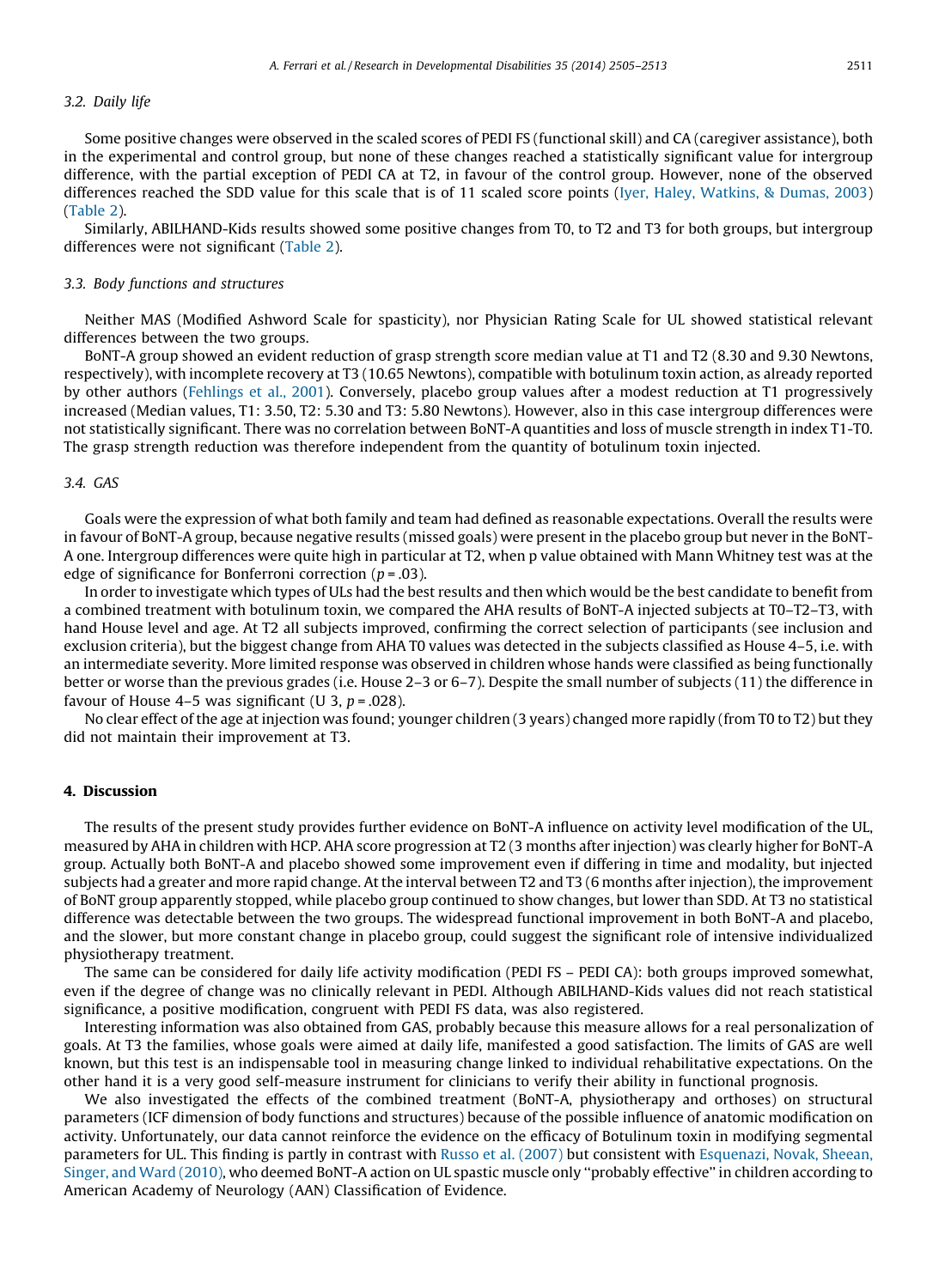An important contribution in improving segment alignment came from stretching manoeuvres, combined with night static orthoses in all subjects, even though no statistical evidence was reached by Physician Rating Scale.

Regarding possible emerging features of ULs most appropriate to benefit from a combined treatment, we investigated within the study group, in order to detect advisable criteria for the best selection of candidate hands for BoNT-A therapy. The limited number of subjects included in our sample does not allow any conclusive statement. We can make only few considerations. The degree of impairment could be relevant, since the poorest change has been obtained in the best and worst hands. The most significant change in AHA was detectable in children with House level 4–5. That means that the best advantage was taken by hands with intermediate level of impairment. This is congruent with the modifiability principle: the central nervous system of a child with a good enough functioning affected hand has no reason to change strategies, whereas for extremely impaired hands limited sources make progress very hard to be achieved.

The age at injection, at least for the considered interval selected for this study (3–12 years), did not seem to influence the degree of improvement, but perhaps its modality. Children may have different modalities of learning at various ages and this fact could suggest the opportunity to differentiate treatment approach. The intensive physiotherapy treatment built on task oriented activities and goal-directed exercises, personalized for each child with hemiplegia, combined with BoNT-A and orthoses, can improve manipulation ability also in children older than 6 years, an age in which the regular therapeutic treatment usually ends. The good results obtained in older subjects seem to confirm the good plasticity degree for hand function during the entire growth period. Therefore age could not be so decisive in determining the responsiveness.

The present study brings further evidence around the role of individualized intensive physiotherapy combined with splinting ([Hoare](#page-8-0) et al., 2010), since both groups had a functional improvement, even if lower for placebo.

Much effort and time were spent to guarantee the quality of physiotherapeutic treatment. Training courses for case physiotherapists were crucial. Very precise information on individualized goal-directed exercises (setting, objects, special tools, frequency and duration) was given at T0, T1 and T2. This was very important for treatment success, but it also created a great opportunity for study and discussion. Many different individually tailored play like activities were created. Each activity was video recorded and a kind of exercises inventory was made to guarantee their reproducibility.

Sharing objectives and instruments with families is crucial in transferring treatment principles to daily life. The cooperation of family is an important element able to improve both the quality of results and the perceived satisfaction by all involved actors.

The degree of satisfaction, both for family and children, was kept high from the beginning to the end of our study, as registered in the logbook of each case.

Overall the results of the present study confirm the effectiveness of BoNT injection suggested by previous reports and meta-analysis, providing in addition a detailed description of the combined rehabilitation procedures to be applied in the children, within the framework of a strict collaboration between families, children and clinicians working in hospital or in the local rehabilitation centres.

Despite these strengths, this study and the obtained results have also important limitations, especially the limited number of enrolled subjects, compared to the complexity of clinical features of HCP and the multi-axial ICF outcome measures, in addition to the primary ones. The blindness of the trial severely limited family agreement, so that it was hard to enrol a larger population of children. At the end this negatively influenced the strength of statistical evidence, and it might have hidden potential effects of BoNT treatment on some other measure, in addition to AHA. A block randomization would have avoided the quite different number of subjects we ended up in the two study groups. The small number of participants also reduced the effectiveness of randomization on the degree of impairment of the two groups at baseline. This difference was not statistically significant, but we cannot exclude that this had some influence on final data, since a different starting functional level may imply a different potential modifiability. A higher starting functional level may reduce the possibility for further improvement. This could explain why PEDI CA values remained constant over time and ABILHAND-Kids improvement for the BoNT-A group did not achieve a statistical significance. Conversely, one could argue that a higher starting functional level may enhance learning ability; therefore no certain hypothesis around this aspect can be stated.

## 5. Conclusions

BoNT-A, combined with physiotherapy and orthoses, was confirmed as effective in improving manipulation in the activity domain, but the role of individualized goal-directed physiotherapy is determinant, as evidenced by placebo group progress. Orthoses are a well accepted support to physiotherapy.

Considering our experience and previous data available in the literature, we may suggest that a more evident result in functional improvement, mainly depends on: (i) correct candidate selection (mild to moderate levels of muscle spasticity, intermediate level of impairment, no behavioural/intellectual disorders); (ii) clear individual goals definition; (iii) BoNT-A as part of a combined treatment (physiotherapy, occupational therapy, splinting); (iv) transfer of exercise principles to daily life activities and (v) family and case team cooperation.

Future studies on larger group of subjects and on a longer time span of follow-up would be desirable to check results stability and their influence on functional development.